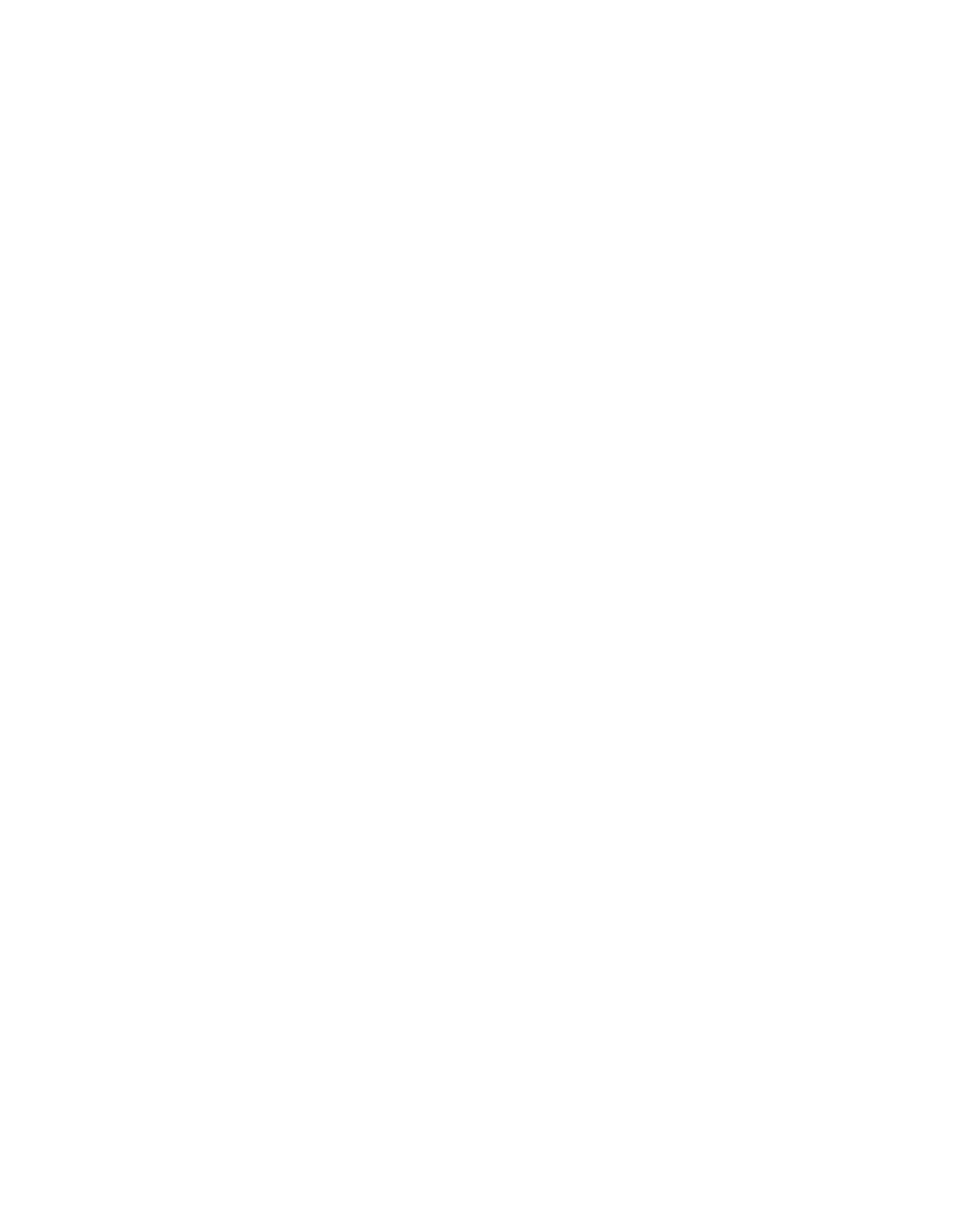## EHC - 4Base-Scorecard: CHC137 - 09-05-16 - CHC 7 @ MIL 2<br>\* WP: Hendricks - LP: Davies - Coghlan is Top Contributor in CHC win

 $\cdot \mathbf{Q}_{\text{Base}}$ The 4Base trademark is owned by Cycled Solutions LLC.

|                  | CHC - 4BaseScore - Player 4Score by Batting Order<br>CHC137 - 09-05-16 - CHC 7 @ MIL 2<br>WP: Hendricks - LP: Davies - Coghlan is Top Contributor in CHC win |           |                |                |                |                |                  |                |                |   |           |  |  |  |  |
|------------------|--------------------------------------------------------------------------------------------------------------------------------------------------------------|-----------|----------------|----------------|----------------|----------------|------------------|----------------|----------------|---|-----------|--|--|--|--|
|                  |                                                                                                                                                              |           |                |                |                |                | <b>Bat Order</b> |                |                |   |           |  |  |  |  |
| Player           | Team                                                                                                                                                         | Position  | $\mathbf{1}$   | $\overline{2}$ | 3              | $\pmb{4}$      | 5                | 6              | $\overline{7}$ | 8 | 9         |  |  |  |  |
| Coghlan          | CHC                                                                                                                                                          | PH-RF     |                |                |                |                |                  |                |                |   | 13        |  |  |  |  |
| Montero          | CHC                                                                                                                                                          | С         |                |                |                |                |                  |                |                | 9 |           |  |  |  |  |
| La Stella        | CHC                                                                                                                                                          | 3B        | 8              |                |                |                |                  |                |                |   |           |  |  |  |  |
| <b>Baez</b>      | CHC                                                                                                                                                          | 2B        |                |                |                |                |                  |                | $\overline{7}$ |   |           |  |  |  |  |
| Heyward          | CHC                                                                                                                                                          | <b>CF</b> |                |                |                |                |                  | $\overline{7}$ |                |   |           |  |  |  |  |
| <b>Russell</b>   | CHC                                                                                                                                                          | SS        |                |                |                |                | 6                |                |                |   |           |  |  |  |  |
| Soler            | CHC                                                                                                                                                          | LF        |                |                |                | $\sqrt{5}$     |                  |                |                |   |           |  |  |  |  |
| Soler-Szczur     | CHC                                                                                                                                                          | LF+PR     |                |                |                | $\overline{4}$ |                  |                |                |   |           |  |  |  |  |
| Rizzo            | CHC                                                                                                                                                          | 1B        |                |                | $\overline{2}$ |                |                  |                |                |   |           |  |  |  |  |
| Zobrist          | CHC                                                                                                                                                          | PH-RF     | $\overline{2}$ |                |                |                |                  |                |                |   |           |  |  |  |  |
| <b>Bryant</b>    | CHC                                                                                                                                                          | $RF-3B$   |                | $\mathbf{0}$   |                |                |                  |                |                |   |           |  |  |  |  |
| <b>Hendricks</b> | CHC                                                                                                                                                          | P         |                |                |                |                |                  |                |                |   | $\bullet$ |  |  |  |  |
| <b>Szczur</b>    | CHC                                                                                                                                                          | PR-LF     |                |                |                | $\bullet$      |                  |                |                |   |           |  |  |  |  |

Scorecard Sponsored By



**GO** - Meal and Fitness Tracker By Iolo

https://itunes.apple.com/us/app/go-meal-and-fitness-track-er/id785910082?mt=8

# CHC - 4Score Box - Player Totals<br>CHC137 - 09-05-16<br>WP: Hendricks - LP: Davies - Coghlan is Top Contributor in CHC win

| Player        |        | Team Position | Bat<br>Ord #   | Credit For Run | PA Bases       | <b>BR</b> Bases | <b>Bases Pushed</b> | Player 4Score  | Appearances    | Productivity<br>Rate |
|---------------|--------|---------------|----------------|----------------|----------------|-----------------|---------------------|----------------|----------------|----------------------|
| Coghlan       |        | CHC PH-RF     | 9              | 3              | 3              | $\overline{2}$  | 6                   | 13             | $\overline{2}$ | 6.500                |
| Montero       | CHC C  |               | 8              | 0              | 4              | 3               | $\overline{2}$      | 9              | 4              | 2.250                |
| La Stella     | CHC 3B |               | $\mathbf{1}$   | $\mathbf{1}$   | 3              | 3               | $\mathbf{1}$        | 8              | 4              | 2.000                |
| Baez          | CHC 2B |               | $\overline{7}$ | $\mathbf{1}$   | $\overline{2}$ | $\overline{2}$  | $\overline{2}$      | $\overline{7}$ | 4              | 1.750                |
| Heyward       | CHC CF |               | 6              | 1              | $\mathbf{1}$   | 3               | $\overline{2}$      | $\overline{7}$ | 4              | 1.750                |
| Russell       | CHC SS |               | 5              | $\mathbf 0$    | $\overline{2}$ | 3               | $\mathbf{1}$        | 6              | 5              | 1.200                |
| Soler         | CHC LF |               | 4              | 1              | $\overline{2}$ | $\mathbf 0$     | $\overline{2}$      | 5              | 3              | 1.667                |
| Soler-Szczur  |        | CHC LF+PR     | 4              | $\mathbf 0$    | $\mathbf{1}$   | 3               | 0                   | 4              | $\mathbf{1}$   | 4.000                |
| Rizzo         | CHC 1B |               | 3              | 0              | 1              | $\pmb{0}$       | 1                   | $\overline{2}$ | 5              | 0.400                |
| Zobrist       |        | CHC PH-RF     | $\mathbf{1}$   | 0              | $\mathbf{1}$   | $\mathbf 0$     | $\mathbf{1}$        | $\overline{2}$ | $\mathbf{1}$   | 2.000                |
| Bryant        |        | CHC RF-3B     | $\overline{2}$ | $\mathbf 0$    | $\mathbf 0$    | $\mathbf 0$     | $\mathbf 0$         | $\mathbf 0$    | 5              | 0.000                |
| Hendricks     | CHC P  |               | 9              | $\mathbf 0$    | 0              | 0               | 0                   | $\mathbf 0$    | $\overline{2}$ | 0.000                |
| Szczur        |        | CHC PR-LF     | $\overline{4}$ | 0              | 0              | $\pmb{0}$       | $\pmb{0}$           | $\pmb{0}$      | $\mathbf{1}$   | 0.000                |
| <b>Totals</b> |        |               |                | $\overline{7}$ | 20             | 19              | 18                  | 63             | 41             | 1.537                |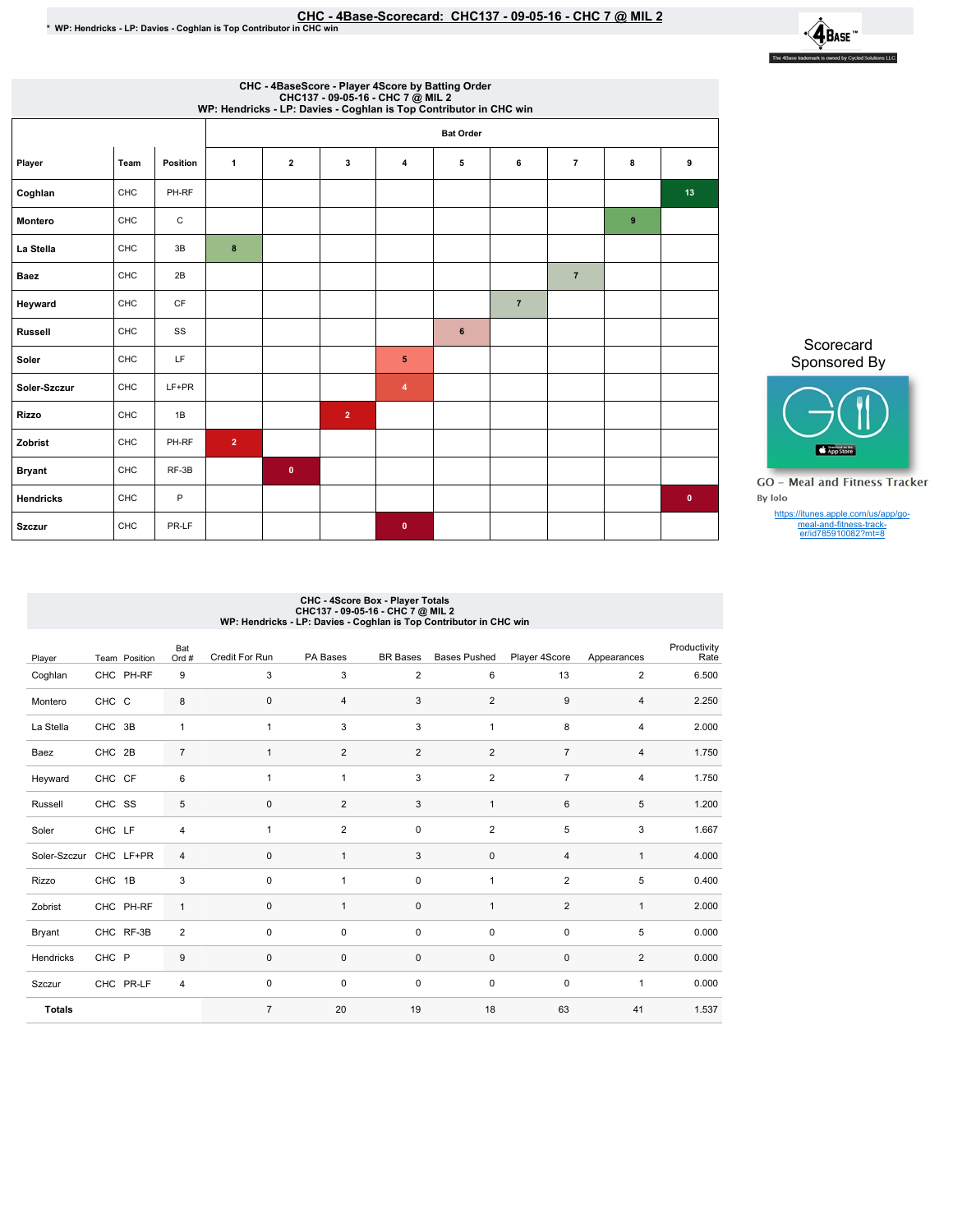|               | & + & %DVH6FRUH 300 HU 6FRUHE \%DWLQJ 2 UGHU<br>$8 + 8$<br>$8+8$ # 0,/<br>: 3 + HOGUENV / 3 'DYLHV & RJKODQ LV 7RS & ROMMEXWRULQ & + & ZLQ |                              |  |           |  |  |  |  |  |  |  |  |  |  |
|---------------|--------------------------------------------------------------------------------------------------------------------------------------------|------------------------------|--|-----------|--|--|--|--|--|--|--|--|--|--|
|               |                                                                                                                                            |                              |  | %DW2 UGHU |  |  |  |  |  |  |  |  |  |  |
| 300 HU        | 7HDP                                                                                                                                       | 3 RVLWIRQ                    |  |           |  |  |  |  |  |  |  |  |  |  |
| & RJ KODQ     | $8 + 8$                                                                                                                                    | $3+5)$                       |  |           |  |  |  |  |  |  |  |  |  |  |
| 0 RQMMUR      | $8 + 8$                                                                                                                                    | &                            |  |           |  |  |  |  |  |  |  |  |  |  |
| /D6WKOD       | $8 + 8$                                                                                                                                    | $\%$                         |  |           |  |  |  |  |  |  |  |  |  |  |
| %DH           | $8 + 8$                                                                                                                                    | $\%$                         |  |           |  |  |  |  |  |  |  |  |  |  |
| $+HZDUS$      | $8 + 8$                                                                                                                                    | &)                           |  |           |  |  |  |  |  |  |  |  |  |  |
| 5 XVVHO       | $8 + 8$                                                                                                                                    | 66                           |  |           |  |  |  |  |  |  |  |  |  |  |
| 6ROHU         | $8 + 8$                                                                                                                                    | $\left( \frac{1}{2} \right)$ |  |           |  |  |  |  |  |  |  |  |  |  |
| 6ROHU6] F  XU | $8 + 8$                                                                                                                                    | 1) 35                        |  |           |  |  |  |  |  |  |  |  |  |  |
| 54]R          | $8 + 8$                                                                                                                                    | %                            |  |           |  |  |  |  |  |  |  |  |  |  |
| $=$ REULWV    | $8 + 8$                                                                                                                                    | $3+5)$                       |  |           |  |  |  |  |  |  |  |  |  |  |
| %U DOW        | $8 + 8$                                                                                                                                    | 5) %                         |  |           |  |  |  |  |  |  |  |  |  |  |
| + HQGUFNV     | $8 + 8$                                                                                                                                    | $\mathbf{3}$                 |  |           |  |  |  |  |  |  |  |  |  |  |
| 6] FJ XU      | $8 + 8$                                                                                                                                    | 35/                          |  |           |  |  |  |  |  |  |  |  |  |  |

#### 6 FRUHFDLG 6 SRQVRUHG%

<u>KWOSY WACHYDSSON FRP XYDSSJR</u><br>PHDODOGILWOHNYWOFN<br>HULG "PW"

|  | $8 + 8$ | 6FRUH%RI 30DN.HU7RWDOV |            |  |                                                                |  |
|--|---------|------------------------|------------|--|----------------------------------------------------------------|--|
|  | $8 + 8$ |                        | $8+8$ # 0. |  |                                                                |  |
|  |         |                        |            |  | : 3 + HOGULFNY / 3 'DYLHV & RJKODQLV 7RS&RO MLEXWRULQ& + & ZLQ |  |

| 30 MU                    |             | 7HDP 3RVMRQ | %DW<br>216 | & UHGLV) RU5 XQ | 3\$ %DMHV | %5 %DVHV | %DVHV3XVKHG 300\HU6FRUH | \$SSHDUDGFHV | 3 URGXFWNUW<br>5DM |
|--------------------------|-------------|-------------|------------|-----------------|-----------|----------|-------------------------|--------------|--------------------|
| & RJKODQ                 |             | $8+8$ 3+5)  |            |                 |           |          |                         |              |                    |
| 0 RQMUR                  | $8 + 8$ $8$ |             |            |                 |           |          |                         |              |                    |
| /D6WOD                   | $8 + 8$ %   |             |            |                 |           |          |                         |              |                    |
| %DH                      | $8 + 8$ %   |             |            |                 |           |          |                         |              |                    |
| + H ZDG                  | $8+8$ $8)$  |             |            |                 |           |          |                         |              |                    |
| 5 XVVHO                  | $&+866$     |             |            |                 |           |          |                         |              |                    |
| 6 ROHU                   | $8+8$ ()    |             |            |                 |           |          |                         |              |                    |
| 6RDU6] FJ XU & + & /) 35 |             |             |            |                 |           |          |                         |              |                    |
| $5$ $\uparrow$ ] R       | $8 + 8$ %   |             |            |                 |           |          |                         |              |                    |
| $=$ REUMV                |             | $8+8$ 3+5)  |            |                 |           |          |                         |              |                    |
| <b>%JJDQW</b>            |             | $8+8$ 5) %  |            |                 |           |          |                         |              |                    |
| + HQGUENV                | $8 + 8$ 3   |             |            |                 |           |          |                         |              |                    |
| 6] FJ XU                 |             | $&+&35/$    |            |                 |           |          |                         |              |                    |
| 7RWDOV                   |             |             |            |                 |           |          |                         |              |                    |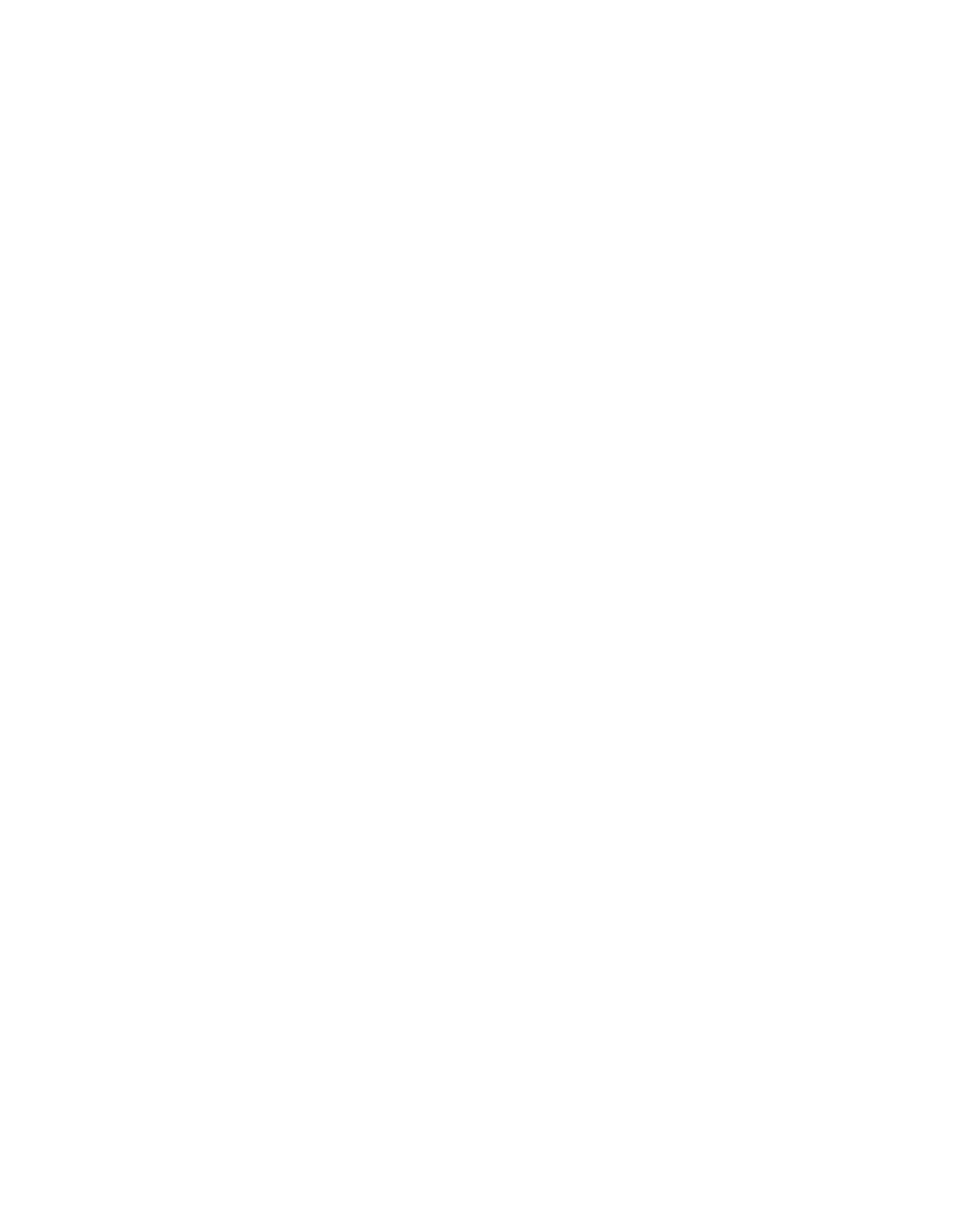#### \* WP: Hendricks - LP: Davies - Coghlan is Top Contributor in CHC win Bat Order | Player | Inning | PlayText | LOBStatus Credit For Run PA Bases BR Bases Bases Pushed Player 4Score 1 La Stella 01 6 03 6-4-FO Left on 1st 06 | Walk 07 | 4.Single (+4-Err) | Left on 1st **Player Totals** Zobrist 08 5-4-FO Left on 1st **Player Totals** 2 Bryant 01 5-3 03 6 06 K 07 K 08 6-3 **Player Totals** 3 Rizzo 01 **HBP** Left on 1st 04 3U 06 6-3 ProdOut 08 5 09 3-1 **Player Totals** 4 Soler 01 K 04 Walk + FO'd-1-4 06 7.Single Left on 1st **Player Totals** Soler-Szczur 08 | 8.Single **Player Totals** Szczur 09 4-3 **Player Totals** 5 Russell 02 8 04 | 1-4-FO Left on 1st 06 6-3 08 9.Single 09 6-3 **Player Totals** 6 Heyward 02 4-3 04 7 07 3-1 08 **6-Err Player Totals** 7 Baez 02 4-3 05 8.Single +FB-DP-7-4 07 5-3 08 | 1.Single **Player Totals** 8 Montero 03 8.Single +FO'd-6-4 05 7 -7-4-FB-DP 07 9.Double 08 HBP Left on 2nd **Player Totals** 9 Hendricks 03 5 05 K **Player Totals** Coghlan 07 9.Single +2ndOnThrow 08 9.Single +FO'd-5-4 **Player Totals** 0 0 0 0 0 0 0 1 0 -1 0 0 1 3 0 4 1  $\begin{array}{ccc} 1 & 0 & 2 & 4 \end{array}$  $\frac{1}{2}$   $\frac{3}{2}$   $\frac{1}{2}$   $\frac{8}{2}$ 0 1 0 1 2  $\boxed{0}$  1  $\boxed{0}$  1  $\boxed{1}$  2 0 0 0 0 0 0 0 0 0 0 0 0 0 0 0 0 0 0 0 0 0 0 0 0 0 0 0 0 0 0  $\overline{0}$   $\overline{0}$   $\overline{0}$   $\overline{0}$   $\overline{0}$   $\overline{0}$   $\overline{0}$ 0 0 1 0 1 0 0 0 0 0 0  $0 \qquad 0 \qquad 0 \qquad 1 \qquad 1$ 0 0 0 0 0 0 0 0 0 0 0 0  $\boxed{0}$  1  $\boxed{0}$  1  $\boxed{1}$  2 0 0 0 0 0 0 0 0 1 0 1 1  $\begin{array}{ccc} 1 & 0 & 2 & 4 \end{array}$ 1 2 0 2 5 0 1 3 0 4 0 1 3 0 4 0 0 0 0 0 0  $\overline{0}$   $\overline{0}$   $\overline{0}$   $\overline{0}$   $\overline{0}$   $\overline{0}$   $\overline{0}$ 0 0 0 0 0 0 0 1 0 -1 0 0 0 0 0 0 0 0 1 3 2 6 0 0 0 0 0 0  $\boxed{0}$   $\boxed{2}$   $\boxed{3}$   $\boxed{1}$   $\boxed{6}$ 0 0 0 0 0 0 0 0 0 0 0 0 0 0 0 0 0 0 1 1 3 2 7 1 1 3 2 7 0 0 0 0 0 0 0 1 -1 0 0 0 0 0 0 0 0 1 1 3 2 7 1 2 2 2 7 0 0 0 1 0 0 0 0 0 0  $0 \qquad \qquad 2 \qquad \qquad 2 \qquad \qquad 0 \qquad \qquad 4$ 0 1 1 2 4 0 4 3 2 9 0 0 0 0 0 0 0 0 0 0 0 0  $\overline{0}$   $\overline{0}$   $\overline{0}$   $\overline{0}$   $\overline{0}$   $\overline{0}$   $\overline{0}$ 1 2  $2$  2  $7$ 2 1 0 4 6  $\frac{3}{2}$   $\frac{2}{2}$   $\frac{6}{2}$   $\frac{13}{2}$ Detail by Bat Order/Player

<u>7</u> 20 <del>19</del> 20 20

**Grand Total** 

### CHC - 4Base-Scorecard: CHC137 - 09-05-16 - CHC 7 @ MIL 2